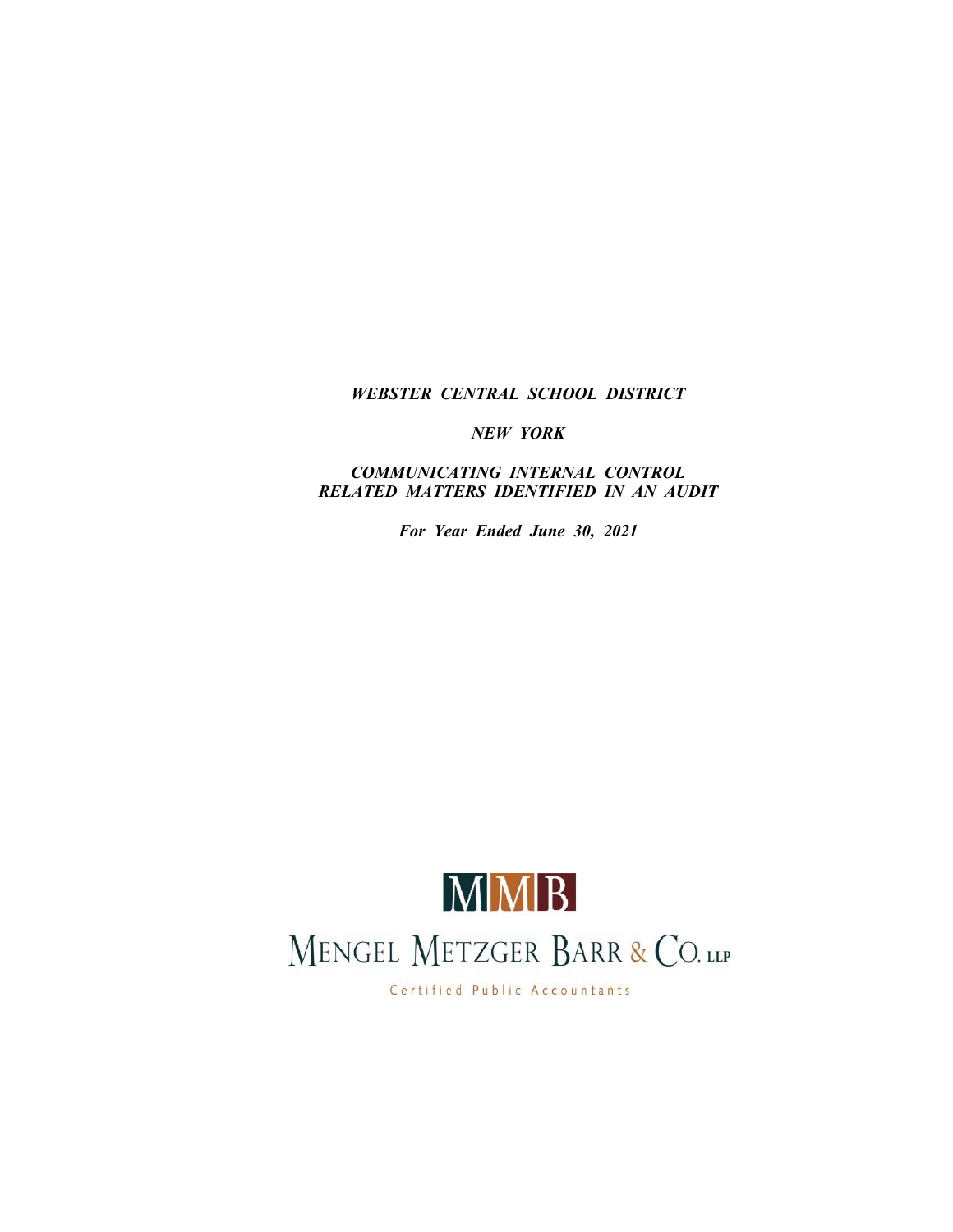

October 5, 2021

To the Board of Education Webster Central School District, New York

In planning and performing our audit of the financial statements of the governmental activities, each major fund, and the aggregate remaining fund information of the Webster Central School District, New York as of and for the year ended June 30, 2021, in accordance with auditing standards generally accepted in the United States of America, we considered the Webster Central School District, New York's internal control over financial reporting (internal control) as a basis for designing audit procedures that are appropriate in the circumstances for the purpose of expressing our opinions on the financial statements, but not for the purpose of expressing an opinion on the effectiveness of the District's internal control. Accordingly, we do not express an opinion on the effectiveness of the District's internal control.

Our consideration of internal control was for the limited purpose described in the preceding paragraph and was not designed to identify all deficiencies in internal control that might be significant deficiencies or material weaknesses and therefore, there can be no assurance that all deficiencies, significant deficiencies, or material weaknesses have been identified. We did not identify any deficiencies in internal control that we consider to be material weaknesses. However, as discussed below, we identified certain matters involving the internal control and other operational matters that are presented for your consideration. This letter does not affect our report dated October 5, 2021 on the financial statements of the District. We will review the status of these comments during our next audit engagement. Our comments and recommendations, all of which have been discussed with appropriate members of management, are intended to improve the internal control or result in other operating efficiencies. Our comments are summarized as follows:

#### **Current Year Deficiency in Internal Control:**

#### **Special Aid Fund –**

As indicated in the Basic Financial Statements, the Special Aid Fund has a deficit fund balance as of June 30, 2021 totaling \$178,806, which is a result of a pandemic related operating loss totaling \$264,532 in the WonderCare program.

We recommend the District continue to monitor the WonderCare program during the next fiscal year to ensure revenues are sufficient to offset program expenditures.

100 Chestnut Street | Suite 1200 | Rochester, NY 14604 | P 585.423.1860 | F 585.423.5966 | mengelmetzgerbarr.com Additional Offices: Elmira, NY . Canandaigua, NY . Hornell, NY . An Independent Member of the BDO Seidman Alliance

1